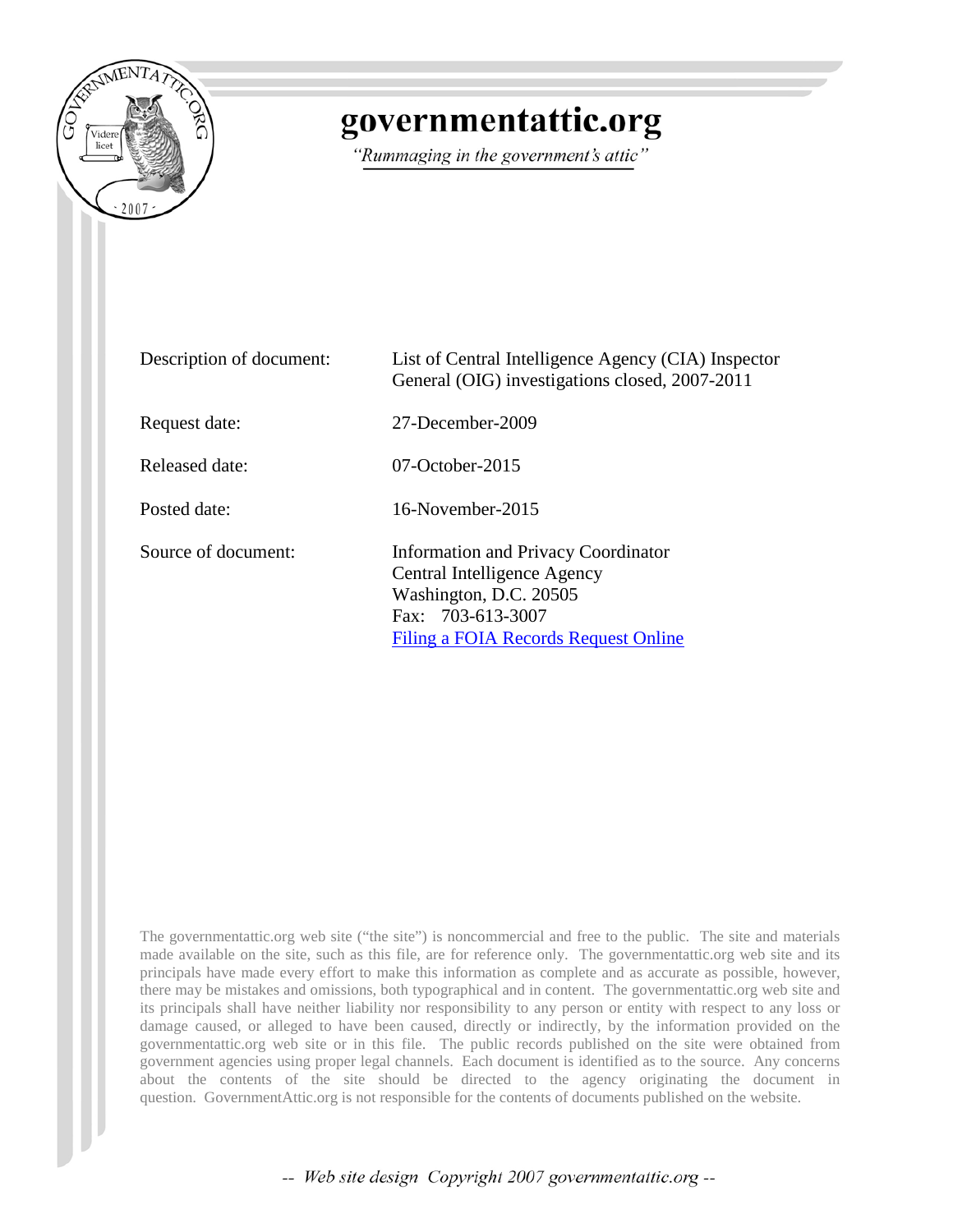

7 October 2015

Reference: F-2010-00453

This is a final response to your 27 December 2009 Freedom of Information Act (FOIA) request for **"a printout of the IG investigations closed since October 1, 2008."**  We processed your request in accordance with the FOIA, 5 U.S.C. § 552, as amended, and the CIA Information Act, 50 U.S.C. § 3141, as amended. Our processing included a search for records as described in our 21 January 2010 acceptance letter.

We completed a thorough search for records responsive to your request and located four documents, consisting of 14 pages, which we can release in segregable form with deletions made on the basis of FOIA exemptions  $(b)(1)$  and  $(b)(3)$ . Copies of the documents and an explanation of exemptions are enclosed. Exemption (b)(3) pertains to information exempt from disclosure by statute. The relevant statutes are Section 6 of the Central Intelligence Agency Act of 1949, as amended, and Section 102A(i)(l) of the National Security Act of 1947, as amended. As the CIA Information and Privacy Coordinator, I am the CIA official responsible for this determination. You have the right to appeal this response to the Agency Release Panel, in my care, within 45 days from the date of this letter. Please include the basis of your appeal.

Sincerely,

Michael Javergne

Michael Lavergne Information and Privacy Coordinator

Enclosures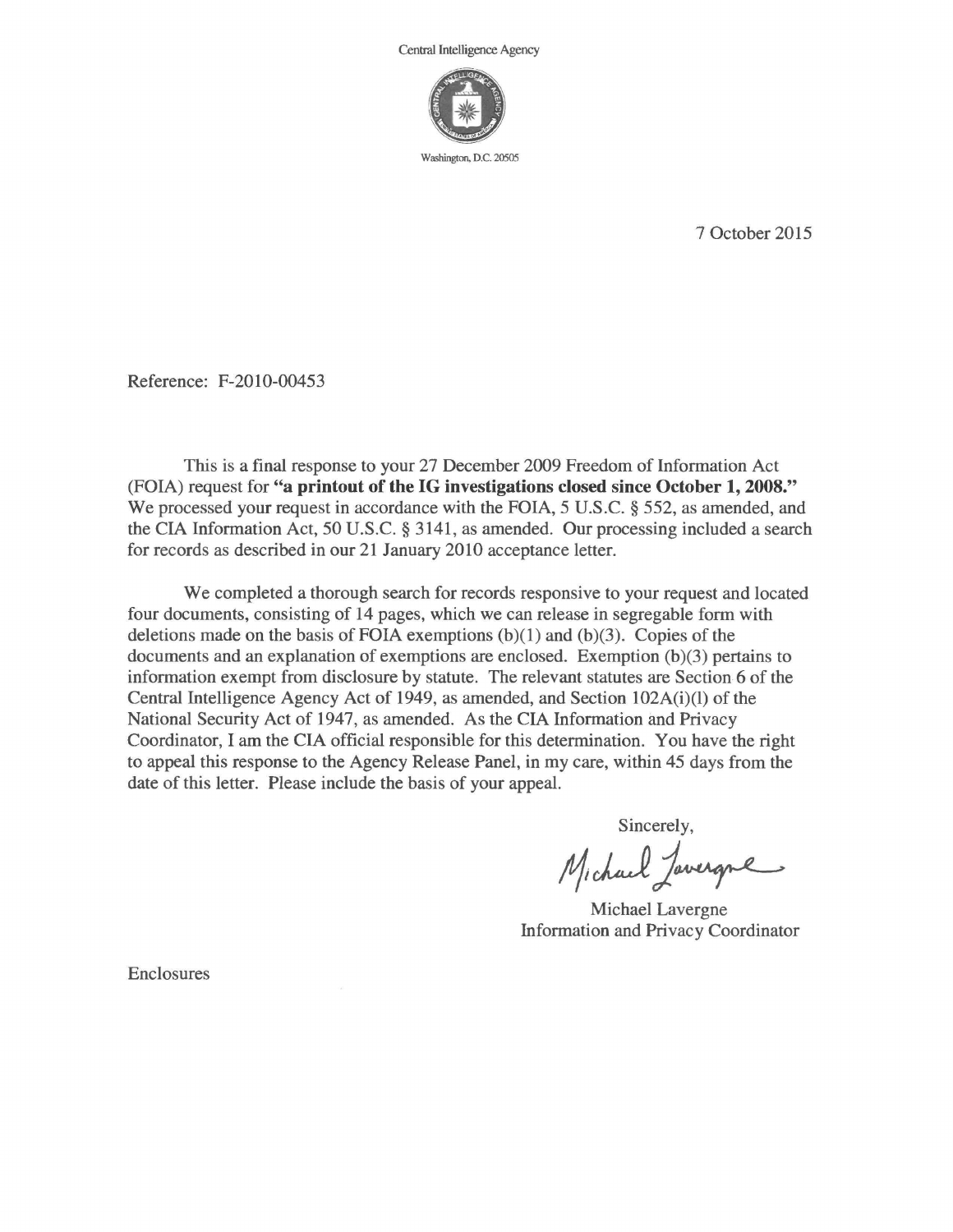#### **Explanation of Exemptions**

#### **Freedom of Information** Act:

- (b )( 1) exempts from disclosure information currently and properly classified, pursuant to an Executive Order;
- $(b)(2)$  exempts from disclosure information which pertains solely to the internal personnel rules and practices of the Agency;
- (b )(3) exempts from disclosure information that another federal statute protects, provided that the ·other federal statute either requires that the matters be withheld, or establishes particular criteria for withholding or refers to particular types of matters to be withheld. The  $(b)(3)$ statutes upon which the CIA relies include, but are not limited to, the CIA Act of 1949;
- (b)(4) exempts from disclosure trade secrets and commercial or financial information that is obtained from a person and that is privileged or confidential;
- (b)(5) exempts from disclosure inter-and intra-agency memoranda or letters that would not be available by law to a party other than an agency in litigation with the agency;
- (b )( 6) exempts from disclosure information from personnel and medical files and similar files the disclosure of which would constitute a clearly unwarranted invasion of privacy;
- (b )(7) exempts from disclosure information compiled for law enforcement purposes to the extent that the production of the information (A) could reasonably be expected to interfere with enforcement proceedings; (B) would deprive a person of a right to a fair trial or an impartial adjudication; (C) could reasonably be expected to constitute an unwarranted invasion of personal privacy; (D) could reasonably be expected to disclose the identity of a confidential source or, in the case of information compiled by a criminal law enforcement authority in the course of a criminal investigation or by an agency conducting a lawful national security intelligence investigation, information furnished by a confidential source ; (E) would disclose techniques and procedures for law enforcement investigations or prosecutions if such disclosure could reasonably be expected to risk circumvention of the law; or (F) could reasonably be expected to endanger any individual's life or physical safety;
- (b )(8) exempts from disclosure information contained in reports or related to examination, operating, or condition reports prepared by, or on behalf of, or for use of an agency responsible for regulating or supervising financial institutions; and
- (b)(9) exempts from disclosure geological and geophysical information and data, including maps, concerning wells.

**April 2012**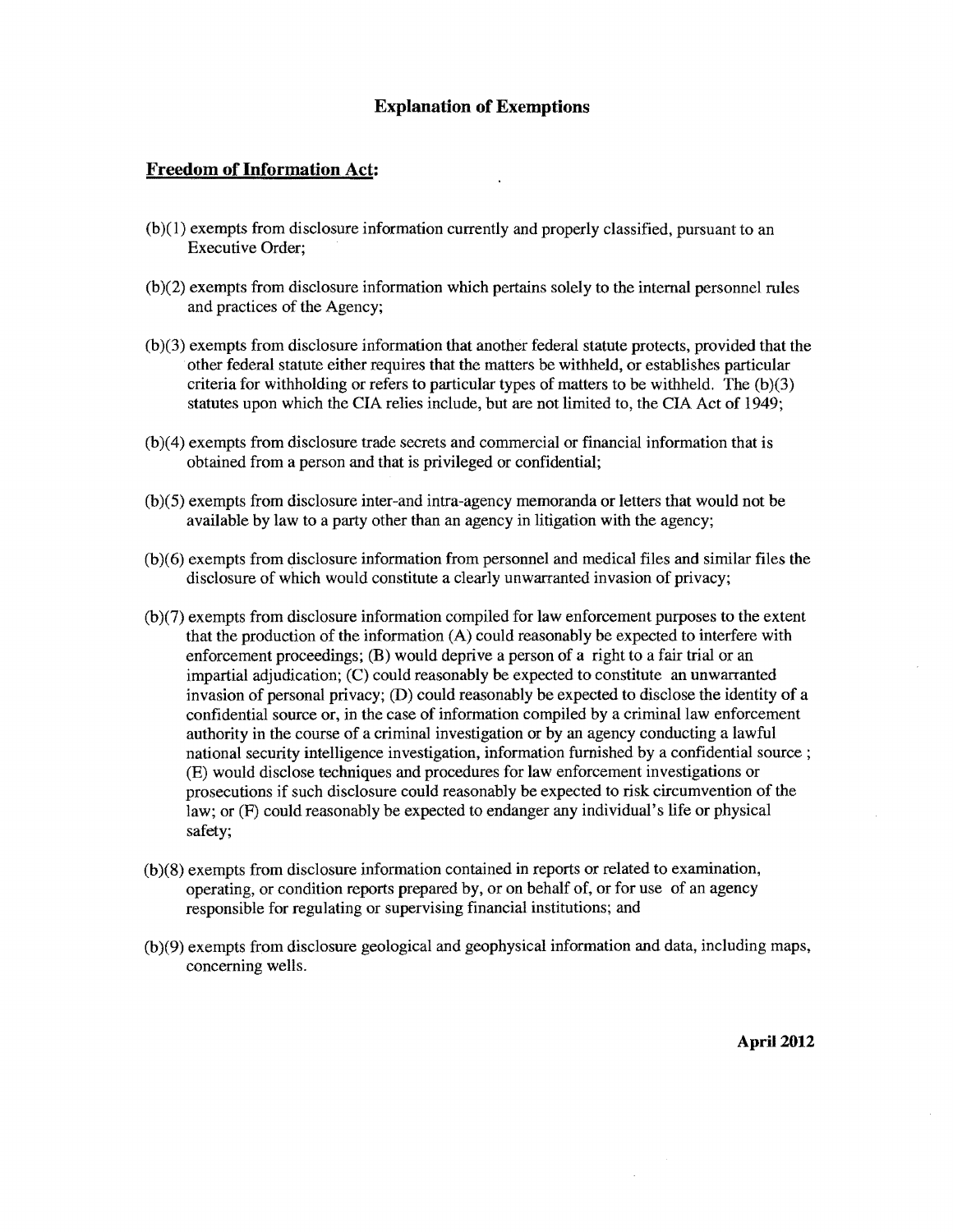#### Closed Investigations by the CIA Inspector General's Office 1 January 2008 - 31 December 2008

| (U) Alleged Social Security Fraud                                            |                                           |
|------------------------------------------------------------------------------|-------------------------------------------|
|                                                                              | $(2003 - 7346 - 1G*)$                     |
| (U) Child Pornography                                                        | $(2005 - 7858 - 1G^*)$                    |
| (U) Possible Contract Fraud                                                  | $(2005 - 8068 - 1G^*)$                    |
| Alleged Detainee Abuse                                                       | $(2005 - 8160 - 1G^*)$                    |
| (U) Possible Money Laundering                                                | $(2006 - 8258 - 1G^*)$                    |
| (U) Alleged Contract Improprieties                                           | $(2006 - 8270 - 1G^*)$                    |
| (U) Contractor's Possible Misuse of Agency Systems                           | $(2006 - 8365 - 1G^*)$                    |
| (U) Potential Improper Handling of Alcohol Issues                            | $(2006 - 8448 - 1G^*)$                    |
| (U) Violation of Hatch Act                                                   | $(2006 - 8452 - 1G^*)$                    |
| (U) Alleged T&A Abuse                                                        | (2006-8473-IG*,<br>2007-8609-IG*)         |
| (U) Alleged Ethical and Regulatory Violations                                | $(2006 - 8486 - 1G^*)$                    |
| (U) Alleged Use of Government Funds to Support Sales                         | $(2007 - 8590 - 1G^*)$                    |
| (U) Misuse of Government Property                                            | $(2008 - 8820 - 1G^*)$                    |
| (U) Procedures Used In Narcotics Airbridge Denial Program In Peru, 1995-2001 | $(2001 - 6654 - IG)$                      |
| Contractual Improprieties                                                    | $\frac{(2002 - 6653 - 1G(b)(1))}{(b)(3)}$ |
| (S//NF) Mistreatment of Detained                                             | $(2004 - 7589 - IG)$ (b)(1)               |
| (U) Alleged Contractor Misuse of Agency Systems                              | (b)(3)<br>$(2006 - 8232 - IG)*$           |
| (U) Publications Review Board Complaint                                      | $(2006 - 8372 - I)$<br>(b)(1)             |
|                                                                              | (b)(3)                                    |
| (U) Inquiry Into Issues Surrounding Investigation                            | $(2006 - 8441 - IG)*$                     |

SECRET / NOFORN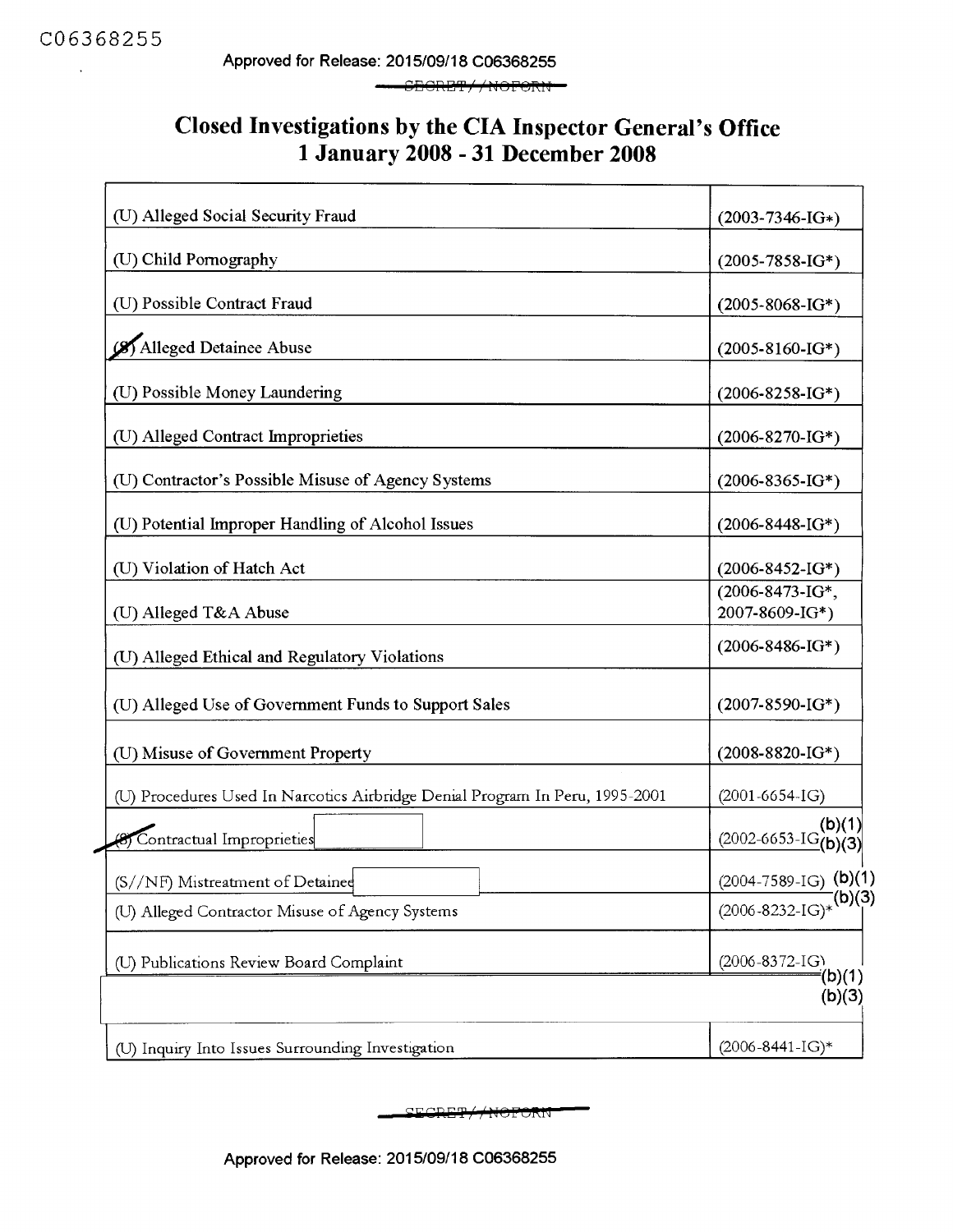$\bar{\mathbf{r}}$ 

**Approved for Release: 2015/09/18 C06368255** 

SECKET // NOFORN

#### **Closed Investigations by the CIA Inspector General's Office 1January2008 -31December2008**

| (U) Time and Attendance Fraud                                                            | $(2006 - 8451 - IG)$ |                        |
|------------------------------------------------------------------------------------------|----------------------|------------------------|
| (U) Travel-Related Fraud and Waste                                                       |                      | $(2006 - 8469 - IG)$   |
| (U) Alleged Embezzlement at Overseas Location                                            |                      | $(2007 - 8508 - I)$    |
| (U) Allegation of Undue Influence in Award of a Contract                                 |                      | $(2007 - 8545 - I)$ *  |
| (U) Time and Attendance Fraud: Mission Support Officer                                   |                      | $(2007 - 8580 - IG)$   |
| (U) Conflict of Interest: CIA Contracting Officer                                        |                      | $(2007 - 8601 - IG)$   |
| (U) Acceptance of Gratuities                                                             |                      | $(2007 - 8654 - IG)^*$ |
| (U) Allegation of Contract Improprieties                                                 |                      | $(2007 - 8667 - IG)*$  |
| (U) Conflict of Interest                                                                 |                      | (2007-8684-IG)*        |
| (U) Conflict of Interest: Central Intelligence Agency University Intelligence Instructor |                      | $(2007 - 8737 - IG)$   |
| (U) Alleged Violation of Restrictions on Former Employees                                |                      | $(2007 - 8782 - I)$ *  |
| (U) Time and Attendance Fraud                                                            |                      | (2007-8799-IG)*        |
| (U) Allegation of Improprieties Regarding                                                | Program Competition  | $(2008-8867-IG)*$      |
| (U) Alleged Criminal Misconduct                                                          |                      | $(2008-8916-IG)*$      |
| (U) Allegation of Travel Voucher Fraud                                                   |                      | $(2008-9016-IG)*$      |
| (U) Contractor Abuse of Privileges                                                       |                      | $(2008-9031-IG)*$      |
| (U) Allegation of Fraud - Cost Mischarging                                               |                      | $(2008-9058-IG)*$      |

SECRET//NOFORM

**Approved for Release: 2015/09/18 C06368255** 

**(b)(3)**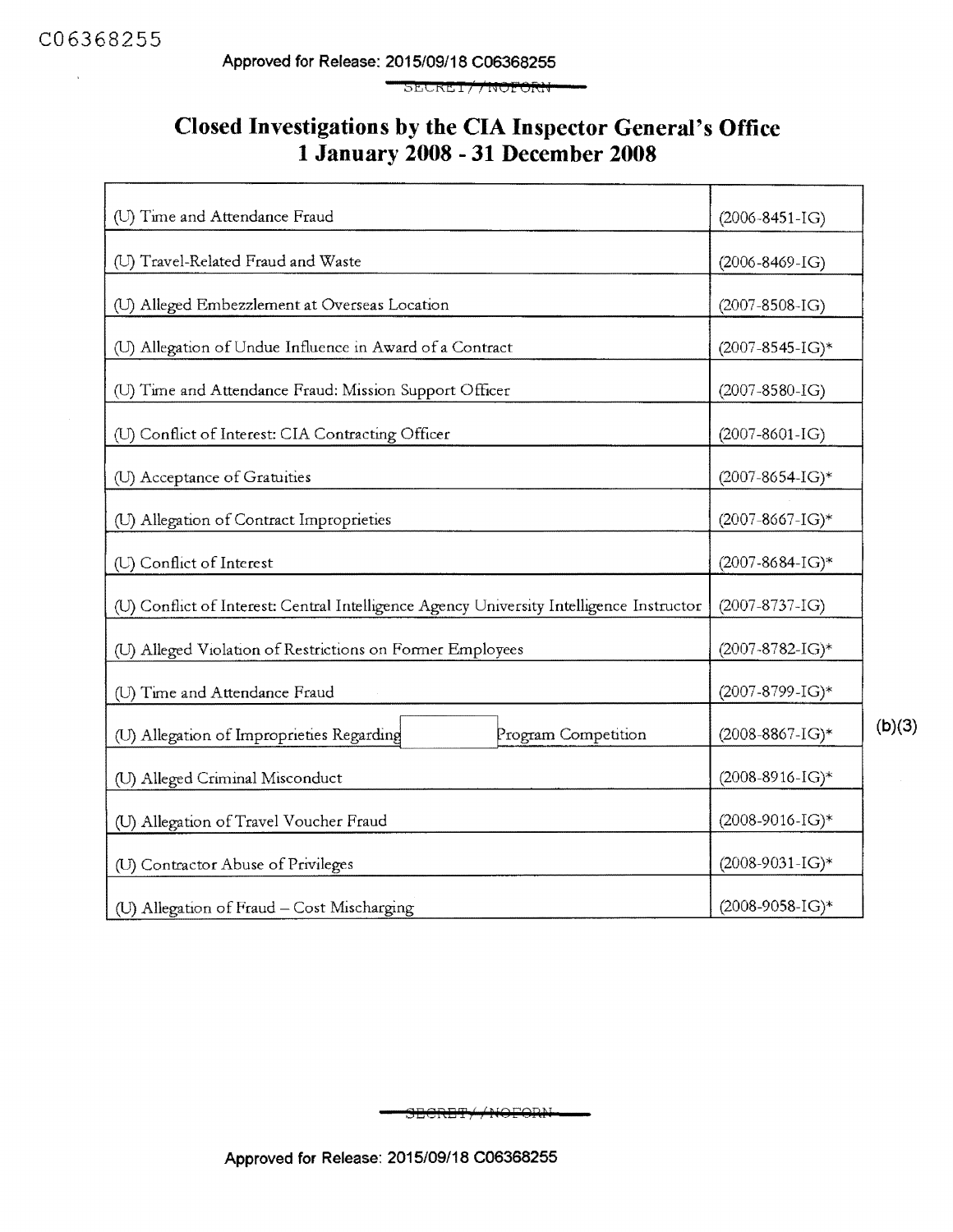Approved for Release: 2015/09/18 C06368256 -

**SEGRET** 

#### **Closed Investigations by the CIA Inspector General's Office 1 January 2009 - 31 December 2009**

| (U) Embezzlement of US Government Funds                                            | $(2007 - 8500 - IG)$ |        |
|------------------------------------------------------------------------------------|----------------------|--------|
| (U) Theft of US Government Credit Cards                                            | $(2008-9074-I)$      |        |
| (U) Conflict of Interest: Officer Assigned To Counterterrorism Center              | $(2007 - 8502 - IG)$ |        |
| (U) Time and Attendance Fraud                                                      | $(2007 - 8586 - IG)$ |        |
| (U) Conflict of Interest: NCS Officer at Overseas Location                         | $(2007 - 8723 - IG)$ |        |
| (U) Conflict of Interest: NCS Officer at Overseas Location                         | $(2007 - 8724 - IG)$ |        |
| (U) Time and Attendance Fraud                                                      | $(2006 - 8313 - IG)$ |        |
| (U) Allegation of Unapproved Collection Program                                    | $(2006-8412-IG)$     |        |
| (U) Possible Mischarging                                                           | $(2006 - 8458 - 1G)$ | (b)(3) |
| (U) Conflict of Interest by Detailee                                               | $(2007 - 8510 - IG)$ |        |
| (U) Allegations of Fraud, Waste, and Abuse                                         | $(2007 - 8697 - IG)$ |        |
| (U) Allegations of Fraud, Waste, and Abuse                                         | $(2007 - 8698 - IG)$ |        |
| (U) Allegations of Abuse                                                           | $(2008 - 8964 - IG)$ |        |
| (U) Allegation of Fraudulent Information Influencing Personnel Evaluation<br>Board | $(2008-9042-IG)$     |        |
| (U) Possible Child Pornography                                                     | $(2008-9079-IG)$     |        |
| (U) Alleged Misuse of Agency Computers and Related Equipment                       | $(2008-9082-IG)$     |        |
| (U) Possible Child Pornography                                                     | $(2008-9087-IG)$     |        |
| (U) Time and Attendance Abuse                                                      | $(2009-9133-IG)$     |        |
| (U) Alleged Time and Attendance Abuse                                              | $(2009-9252-IG)$     |        |
| (U) Alleged Time and Attendance Abuse                                              | $(2009-9253-IG)$     |        |

SF CRET-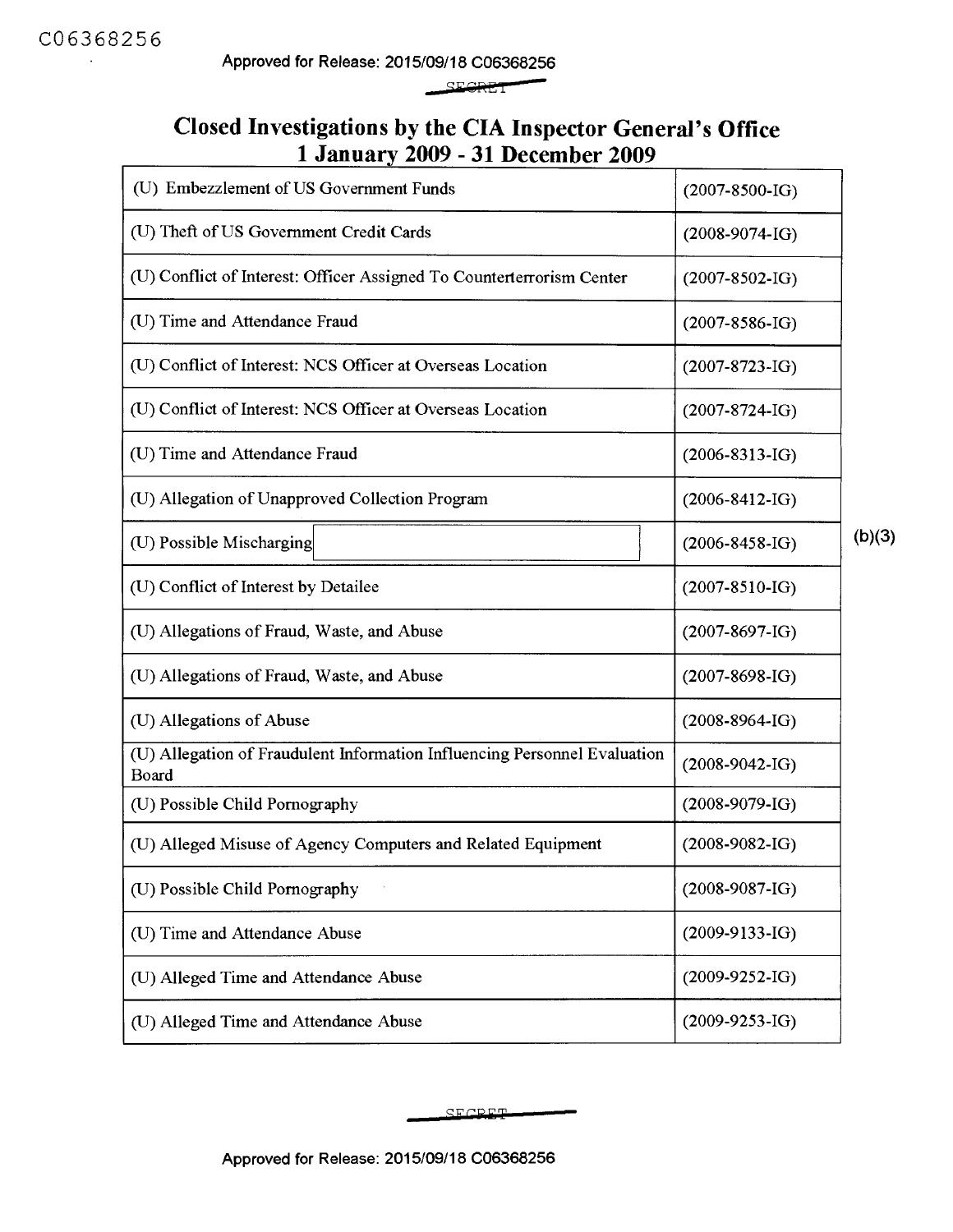**Approved for Release: 2015/09/18 C06368256** 

 $-$ SBCRET

### **Closed Investigations by the CIA Inspector General's Office 1 January 2009 - 31 December 2009**

| (U) Allegation of Misuse of Position                                               | $(2009-9270-IG)$                        |        |
|------------------------------------------------------------------------------------|-----------------------------------------|--------|
| (U) Theft of US Government Property                                                | $(2006 - 8369 - IG)$                    |        |
| (U) Embezzlement of US Government Funds: National Clandestine<br>Service Officer   | $(2007 - 8500 - IG)$                    |        |
| (U) False Statements by Security Investigator                                      | $(2007 - 8651 - IG)$                    |        |
| (8) Misappropriation of Funds and Vehicles                                         | $(2004 - 7639 - 1G)$                    |        |
| (U) Embezzlement of CIA Funds and Misuse of Government Travel Card                 | $-(b)(1)$<br>$(2006 - 8397 - I)$ (b)(3) |        |
| (U) Conflict of Interest: Near East and South Asia Division Chief of<br>Station    | $(2007 - 8620 - IG)$                    |        |
| (U) Conflict of Interest:                                                          | $(2007 - 8682 - IG)$                    | (b)(3) |
| (U) Conflict of Interest: Europe Division Chief of Station                         | $(2007 - 8717 - I)$                     |        |
| (U) Time and Attendance Fraud: Logistics Support Careerist                         | $(2007 - 8777 - I)$                     |        |
| (U) Time and Attendance Fraud: Mission Support Officer                             | $(2007 - 8803 - IG)$                    |        |
| (U) Misuse of Government Credit Card: Open Source Center Manager and<br>Contractor | $(2008-8905-IG)$                        |        |
| (U) Embezzlement of Funds: Latin America Division Officer                          | $(2008-8979-IG)$                        |        |
| (U) Time and Attendance Fraud: Computer Application Manager                        | $(2009-9192-IG)$                        |        |
| (U) Conflict of Interest                                                           | $(2005 - 8137 - I)$                     |        |
| (U) Alleged Illegal Activities by Agency Contractor                                | $(2006 - 8449 - I)$                     | (b)(3) |
| (U) Allegations of Abuse                                                           | $(2007 - 8614 - IG)$                    |        |
| (U) Time and Attendance Fraud                                                      | $(2007 - 8616 - IG)$                    |        |
| (U) Conflict of Interest                                                           | $(2007 - 8688 - IG)$                    |        |
| (U) Allegations of Abuse                                                           | $(2007 - 8769 - I)$                     |        |
| (U) Time and Attendance Abuse                                                      | $(2008 - 8852 - IG)$                    |        |

**PECRET** 

-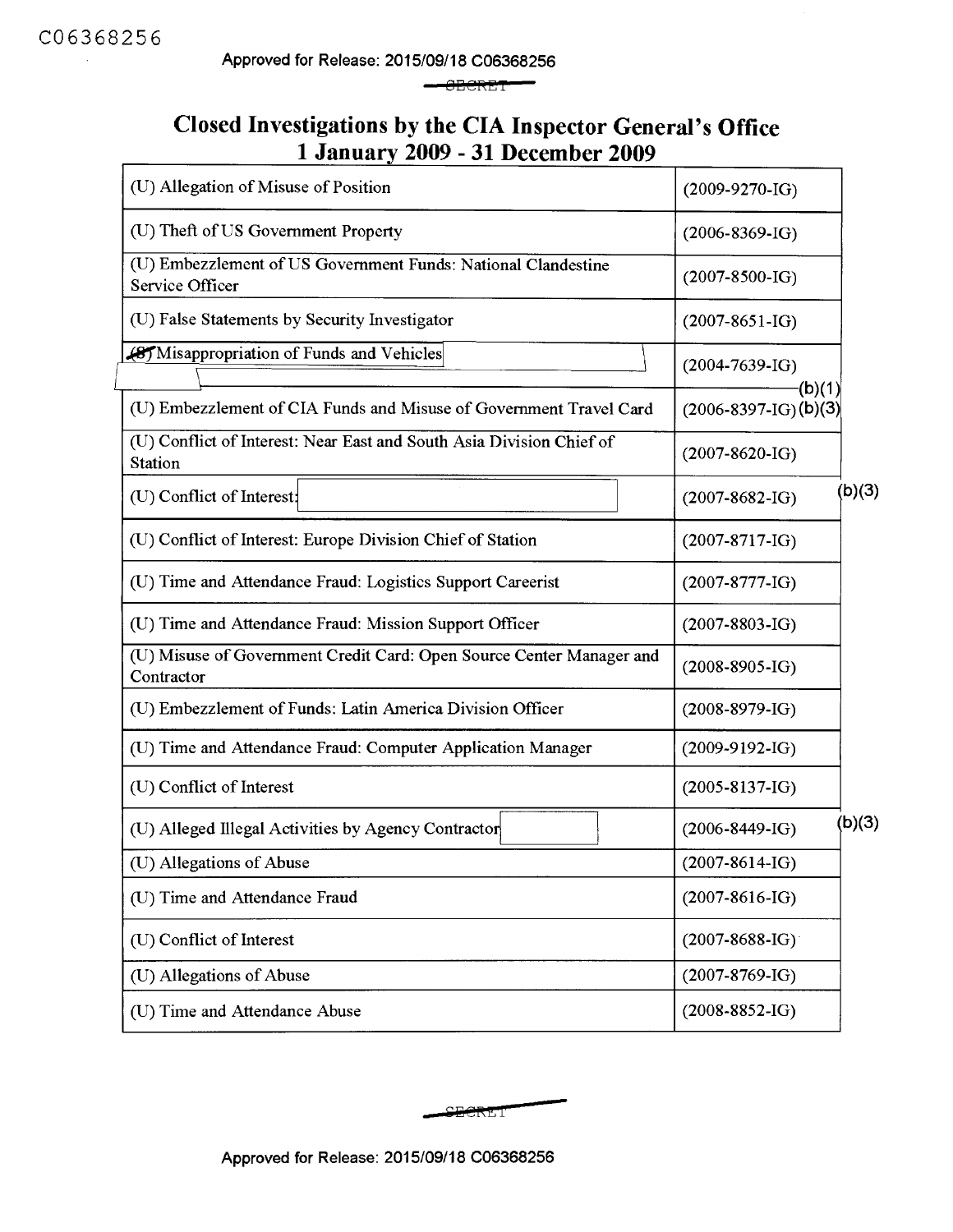Approved for Release: 2015/09/18 C06368256

**BECRET** 

### **Closed Investigations by the CIA Inspector General's Office 1January2009 - 31December2009**

| Sy Possible Fraud in Covert Action Program               | $(2008 - 8853 - IG)$ |        |
|----------------------------------------------------------|----------------------|--------|
| (U) Time and Attendance Abuse                            | $(2008 - 8876 - IG)$ |        |
| (U) Misuse of Government Property                        | $(2008 - 8879 - IG)$ |        |
|                                                          |                      | (b)(3) |
| (U) Allegations of Abuse, Fraud, and Waste               | $(2008 - 8993 - IG)$ |        |
| (U) Fraud and Time and Attendance Abuse                  | $(2008-9028-IG)$     |        |
| (U) Theft and Fraudulent Use of Credit Cards             | $(2008-9074-I)$      |        |
| (U) Child Pornography                                    | $(2008-9086-IG)$     |        |
| (U) Request for Compensation                             | $(2008-9101-IG)$     |        |
| (U) Alleged Destruction of Videotapes - 9/11 Commission  | $(2008-9114-IG)$     |        |
| (U) Freedom of Information Act Concerns                  | $(2008-9117-IG)$     |        |
| (U) Conflict of Interest                                 | $(2009-9137-IG)$     |        |
| (U) Conflict of Interest                                 | $(2009-9179-IG)$     |        |
| (U) Allegations of Abuse                                 | $(2009-9206-IG)$     |        |
| (U) Theft of Agency Credit Card Information              | $(2009-9243-IG)$     |        |
| (U) Misuse of Force by CIA Officer                       | $(2009-9259-IG)$     |        |
| (U) Assault within Maritime and Territorial Jurisdiction | $(2009-9267-IG)$     |        |
| (U) Misuse of<br>Credit Card                             | $(2009-9292-IG)$     | (b)(3) |
| (U) Allegations of Extortion                             | $(2009-9309-IG)$     |        |
| (U) Time and Attendance Abuse                            | $(2009-9325-IG)$     |        |
| (U) Alleged Reprisal by Senior Official                  | $(2009-9339-IG)$     |        |
| (U) Conflict of Interest                                 | $(2009-9343-IG)$     |        |
|                                                          |                      |        |

 ${\tt SECRET}$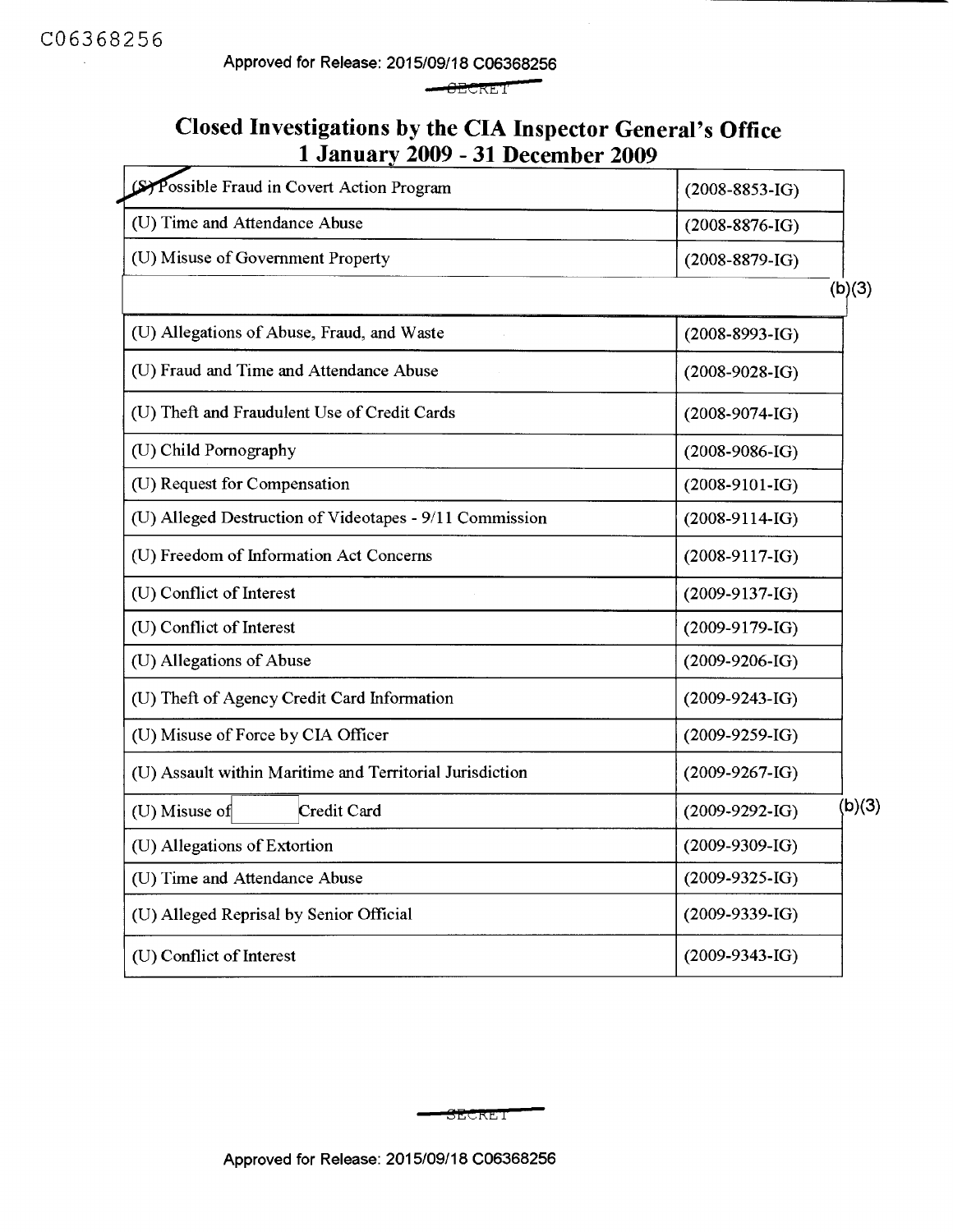### **Closed Investigations by the CIA Inspector General's Office 1 January 2010 - 31 December 2010**

| (U) Theft of US Government Property                                                     | $(2006 - 8369 - IG)$ |                  |
|-----------------------------------------------------------------------------------------|----------------------|------------------|
| (U) False Claims and False Statements                                                   | $(2007 - 8651 - IG)$ |                  |
| (U) Sexual Abuse                                                                        | $(2008-9047-IG)$     |                  |
| (U) Theft of US Government Equipment                                                    | $(2010-9571-IG)$     |                  |
| (S/AFF)Theft                                                                            | $(2007 - 8613 - IG)$ | (b)(1)<br>(b)(3) |
| (U) Conflict of Interest:                                                               | $(2007 - 8806 - IG)$ | (b)(3)           |
| (U) False Claims and Embezzlement of Funds by a National Clandestine<br>Service Officer | $(2009-9290-IG)$     |                  |
| (U) Financial Discrepancies: Mission Support Administrator                              | $(2009-9313-IG)$     |                  |
| (U) Time and Attendance Abuse by Senior Intelligence Service Officer                    | $(2009-9392-IG)$     |                  |
| (U) Misuse of Position in National Clandestine Service                                  | $(2009 - 9393 - IG)$ |                  |
|                                                                                         |                      | (b)(1)<br>(b)(3) |
| (U) Contract Management Concern in the ODNI                                             | $(2005 - 8147 - IG)$ |                  |
| (U) Theft of US Government Property                                                     | $(2006 - 8369 - IG)$ |                  |
| (U) Conflict of Interest                                                                | $(2006 - 8477 - 1G)$ |                  |
| (U) Misuse of Agency Information System                                                 | $(2006 - 8483 - IG)$ |                  |
| (U) Conflict of Interest                                                                | $(2006 - 8841 - IG)$ |                  |
| (U) Contractor Mischarging                                                              | $(2007 - 8664 - IG)$ |                  |
| (S) Misuse                                                                              | $(2008-9071-IG)$     | (b)(1)<br>(b)(3) |



(b)(3)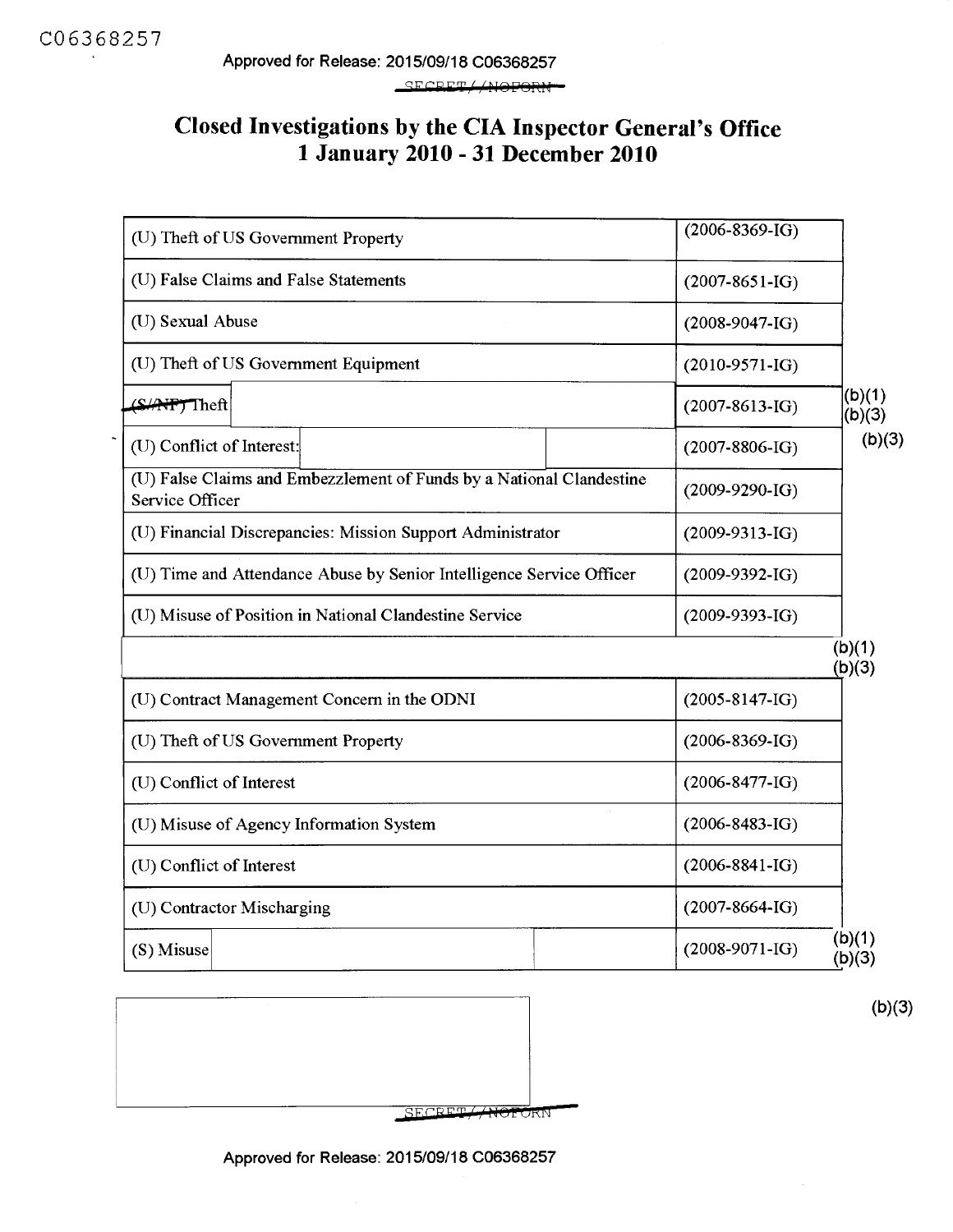SEGRET//NOFORN

#### **Closed Investigations by the CIA Inspector General's Office 1 January 2010 - 31 December 2010**

| (U) Importation of Child Pornography and Other Improprieties  | $(2008-9085-IG)$ |        |
|---------------------------------------------------------------|------------------|--------|
| (U) Workers' Compensation Claim Fraud and T&A Abuse           | $(2008-9092-IG)$ |        |
| (U) Computer Misuse                                           | $(2008-9099-IG)$ |        |
| (U) Allegation Against Security Officer                       | $(2009-9196-IG)$ |        |
| (U) Theft of Government Property                              | $(2009-9199-IG)$ |        |
| (U) Possible Disclosure of Confidential Information           | $(2009-9228-IG)$ |        |
| (U) Fraud Concerning<br>Contract                              | $(2009-9261-IG)$ | (b)(3) |
| (U) Conversion of US Government Funds                         | $(2009-9293-IG)$ |        |
| (U) Overcharging by                                           | $(2009-9297-IG)$ | (b)(3) |
| (U) Possession of Endangered Species Items                    | $(2009-9289-IG)$ |        |
| (U) Rendition and Alleged Abusive Treatment                   | $(2009-9305-IG)$ |        |
| (U) Time and Attendance Abuse                                 | $(2009-9323-IG)$ |        |
| (U) Labor Mischarging by Agency Contractor                    | $(2009-9326-IG)$ |        |
| (U) Time and Attendance Abuse                                 | $(2009-9332-IG)$ |        |
| (U) Time and Attendance Abuse                                 | $(2009-9351-IG)$ |        |
| (U) Alleged Sexual Abuse                                      | $(2009-9383-IG)$ |        |
| (U) Contractor Allegation of Termination Based on Retribution | $(2009-9426-IG)$ |        |
| (U) False Claims Involving Subsistence Allowance              | $(2009-9428-SU)$ |        |
|                                                               |                  | (b)(3) |
| (U) Unauthorized Dissemination of Classified Material         | $(2009-9450-IG)$ |        |
| (U) Child Pornography                                         | $(2009-9458-IG)$ |        |
| (U) Contract Irregularities                                   | $(2009-9470-I)$  |        |

CRET//NOFORN

Approved for Release: 2015/09/18 C06368257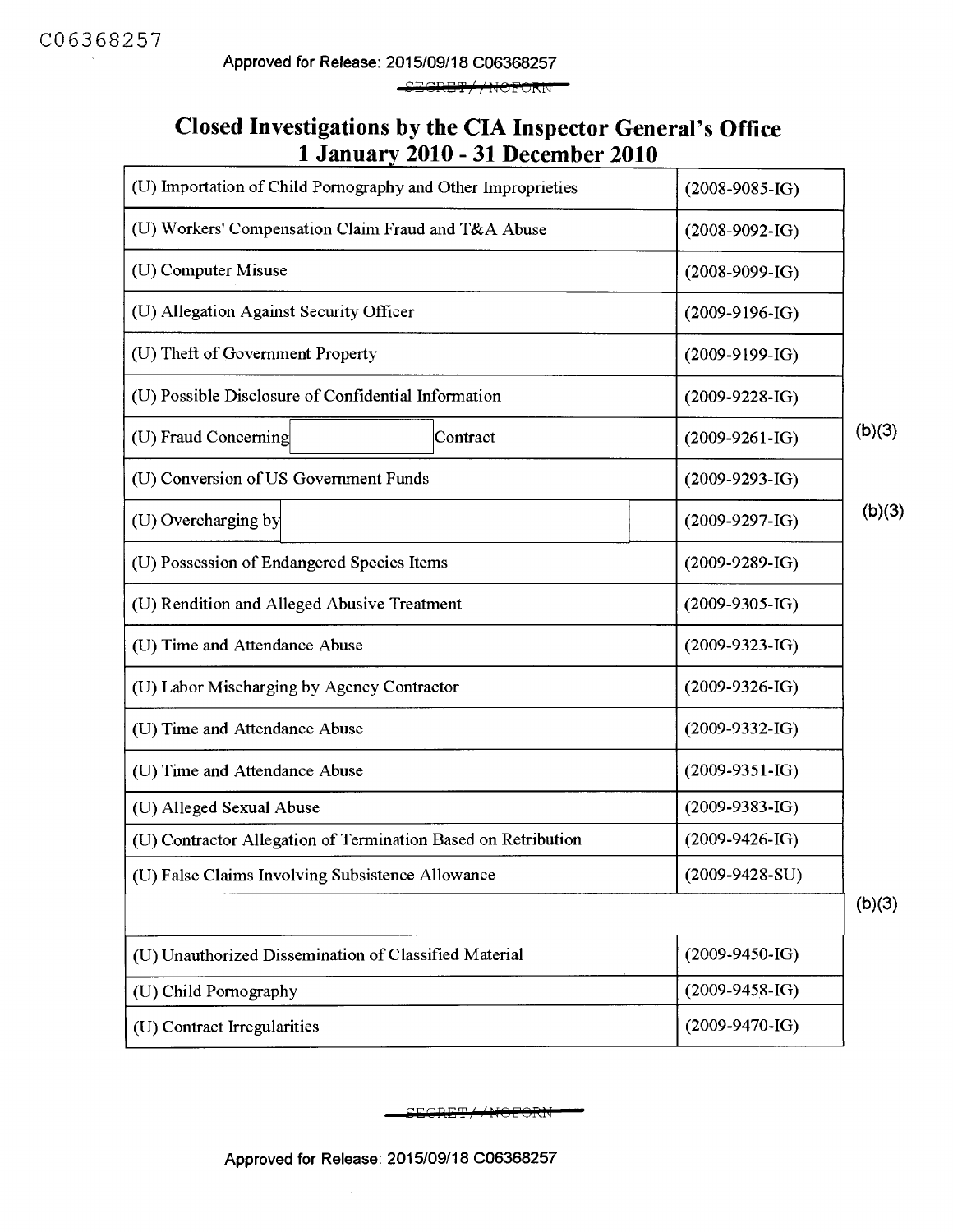\_SECRET//NOFORN

#### **Closed Investigations by the CIA Inspector General's Office 1 January 2010 - 31 December 2010**

| (U) Conflict of Interest                                                                                    | $(2009-9524-IG)$      |                  |
|-------------------------------------------------------------------------------------------------------------|-----------------------|------------------|
| (U) Misuse of Industrial Contractor Position                                                                | $(2010-9491-IG)$      |                  |
| (U) Travel Voucher Fraud                                                                                    | $(2010-9594-IG)$      |                  |
| (U) Improper Tax Reimbursement Claims Submitted by Technical<br><b>Operations Officer</b>                   | $(2009-9304-IG)$      |                  |
| (U) Conversion of Government Property and Failure to Report Foreign<br>Gifts                                | $(2009-9341-IG)$      |                  |
| (U) Time and Attendance Fraud: Directorate of Intelligence Analyst                                          | $(2009-9345-IG)$      |                  |
| (U) Time and Attendance Fraud: Information Review and Release Analyst<br>in the CIA Declassification Center | $(2009-09929-IG)$     |                  |
| (U) Misuse of Position by a Central Intelligence Agency Recruitment<br>Officer                              | $(2010-09574-IG)$     |                  |
| (U) Time and Attendance Fraud: National Clandestine Service Officer                                         | $(2010 - 09589 - IG)$ |                  |
| (U) False Official Statements, Voucher Fraud, and Time and Attendance<br>Fraud: Director's Area Officer     | $(2010-09703-IG)$     |                  |
| (U) Possible Ethics Violations and Contractor Fraud                                                         | $(2007 - 8742 - 1G)$  |                  |
| (U) Unaccredited Degree: Security Protective Officer                                                        | $(2008-9001-B-IG)$    |                  |
| (U) Allegation of Contract Fraud                                                                            | $(2008-9046-IG)$      |                  |
| (U) Alleged Contract Fraud                                                                                  | $(2009-9150-IG)$      |                  |
| (U) Allegations of False Claims in Operational Accountings                                                  | $(2009-9227-IG)$      |                  |
| (U) Allegation of Contract Fraud and Conspiracy                                                             | $(2009-9235-IG)$      |                  |
| (U) Allegation of Nepotism                                                                                  | $(2009-9347-IG)$      |                  |
|                                                                                                             |                       | (b)(1)<br>(b)(3) |
| (U) Computer Fraud and Abuse                                                                                | $(2009-9424-IG)$      |                  |
| (U) Child Pornography on an Agency Network                                                                  | $(2009-9429-IG)$      |                  |

SECRET//NOPORN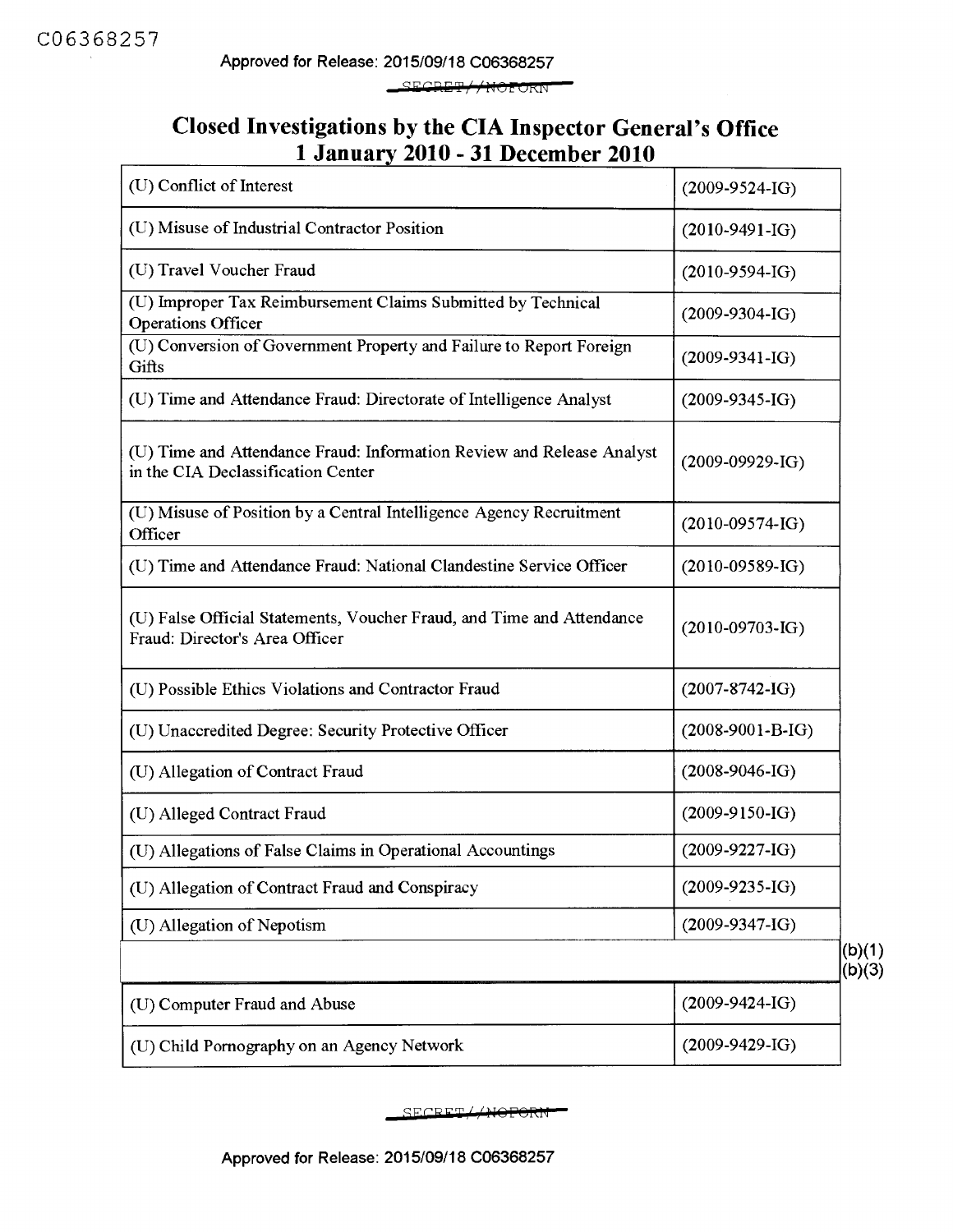SECRET//NOFORN

### **Closed Investigations by the CIA Inspector General's Office 1 January 2010 - 31 December 2010**

| (U) Alleged Contract Fraud, False Time and Attendance Claims, and<br>Possible Conflict of Interest | $(2009-09454-IG)$                                                                                                                                                                        |
|----------------------------------------------------------------------------------------------------|------------------------------------------------------------------------------------------------------------------------------------------------------------------------------------------|
| (U) Possible False Statement by CIA Employee                                                       | $(2009-09486-IG)$                                                                                                                                                                        |
| (U) Alleged Conversion of Official Funds                                                           | $(2009-09496-IG)$                                                                                                                                                                        |
| (C) Alleged Improprieties in Operational Plans                                                     | $(2009-09500-IG)$                                                                                                                                                                        |
| (U) Allegation of Unauthorized Removal of Property                                                 | $(2009-09501-IG)$                                                                                                                                                                        |
| (U) Allegation of Contract Improprieties                                                           | $(2009-09502-IG)$                                                                                                                                                                        |
| (U) Alleged Conflict of Interest and Gratuities                                                    | $(2009-09525-IG)$                                                                                                                                                                        |
| (U) Misuse of Agency Computer Systems and Counterintelligence Issues                               | $(2010-09537-IG)$                                                                                                                                                                        |
| (U) Labor Mischarging by Contractor                                                                | $(2010 - 09595 - IG)$                                                                                                                                                                    |
| (U) Labor Mischarging by Agency Industrial Contractor                                              | $(2010-09618-IG)$                                                                                                                                                                        |
| (U) Potential Conflict of Interest Violation                                                       | $(2010-09652-IG)$                                                                                                                                                                        |
| (U) Allegation of Misconduct                                                                       | $(2010-09656-IG)$                                                                                                                                                                        |
| (U) Allegation of Conflict of Interest                                                             | $(2010 - 09719 - IG)$                                                                                                                                                                    |
| (U) Child Pornography on Agency-Issued Laptop Computer                                             | $(2010-09815-IG)$                                                                                                                                                                        |
| (U) Abuse of Military Leave                                                                        | $(2010-09824-IG)$                                                                                                                                                                        |
| (U) Allegation of Misuse of Government Computer Systems                                            | $(2010-10003-IG)$                                                                                                                                                                        |
| (U) Allegations of Abuse Made by High-Value CIA Detainees                                          | (2007-8564-IG,<br>2007-8578-IG,<br>2007-8624-IG,<br>2007-8693-IG,<br>2007-8694-IG,<br>2007-8695-IG.<br>2008-8848-IG,<br>2008-8911-IG,<br>2008-8915-IG,<br>2008-9110-IG,<br>2009-9210-IG) |

SECRET//NOFORN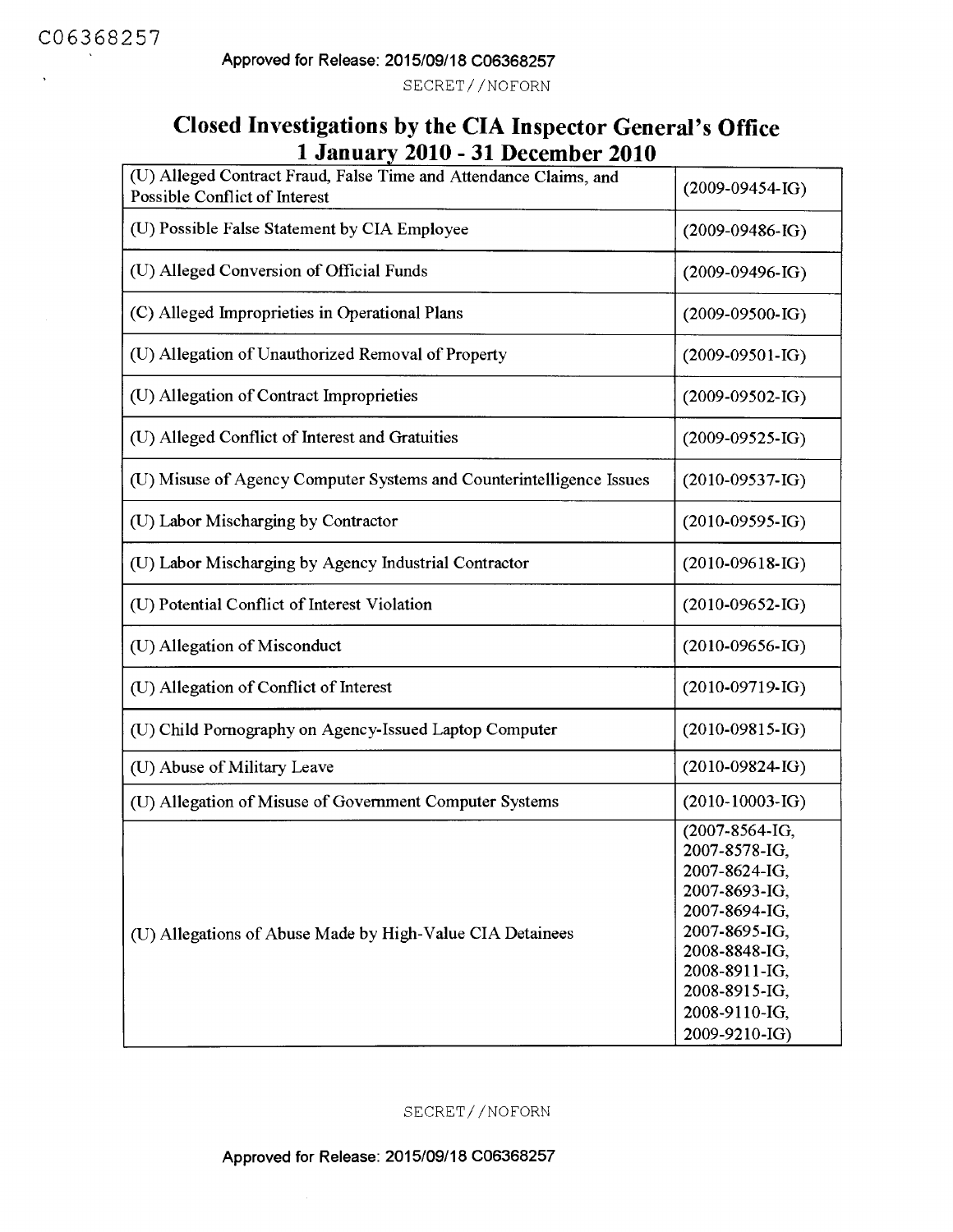$-$ SHC $RET$ 

## **Closed Investigations by the CIA Inspector General's Office 1 January 2011 - 31 December 2011**

| (U) Theft of US Government Property                                                                         | $(2006 - 8369 - IG)$ |                  |
|-------------------------------------------------------------------------------------------------------------|----------------------|------------------|
|                                                                                                             |                      | (b)(1)<br>(b)(3) |
| (U) Time and Attendance Fraud: Telecommunications Information Systems<br>Officer                            | $(2007 - 8512 - I)$  |                  |
| (U) Misuse of Resources During Recruitment-Related Travel: Open Source<br>Center Officer                    | $(2007 - 8728 - IG)$ |                  |
| (U//EOUO) Overseas Station Cash Shortage                                                                    | $(2008-9022-I)$      |                  |
| (U) Time and Attendance Fraud: Information Technology Services Officer                                      | $(2009-9215-IG)$     |                  |
| (U) Possible Fraudulent Billing by an Agency Contractor and Waste and<br>Mismangement of an Agency Contract | $(2009-9360-IG)$     |                  |
| (U) False Miscellaneous Expense Claims by a Senior Manager                                                  | $(2009-09640-IG)$    |                  |
| (U) Lack of Impartiality by a Directorate of Intelligence Officer                                           | $(2010-09598-IG)$    |                  |
| (U) Intentional Misuse of Agency Computer Systems by a Directorate of<br>Intelligence Leadership Analyst    | $(2010-09666-IG)$    |                  |
| (U) Contractor Employee Participation in CIA-Sponsored Social Events                                        | $(2010-09714-I)$     |                  |
| (U) Questionable Claims by a Finance Officer                                                                | $(2010-09717-IG)$    |                  |
| (U) Theft                                                                                                   | $(2006 - 8369 - IG)$ | (b)(3)           |
| (U) Alleged Detainee Abuse                                                                                  | $(2007 - 8625 - IG)$ |                  |
| (U) Alleged Detainee Abuse                                                                                  | $(2007 - 8626 - IG)$ |                  |
| (U) Alleged Detainee Abuse                                                                                  | $(2007 - 8769 - IG)$ |                  |
| (U) Possible Conflict of Interest                                                                           | $(2007 - 8815 - IG)$ |                  |
| (U) Senior Officer's Failure to Recuse                                                                      | $(2008-8912-IG)$     |                  |
| (U) Alleged Fraudulent Labor Charges by Industrial Contractor Employee                                      | $(2008-9819-IG)$     |                  |



**(b)(3)** 

**Approved for Release: 2015/09/28 C06368258**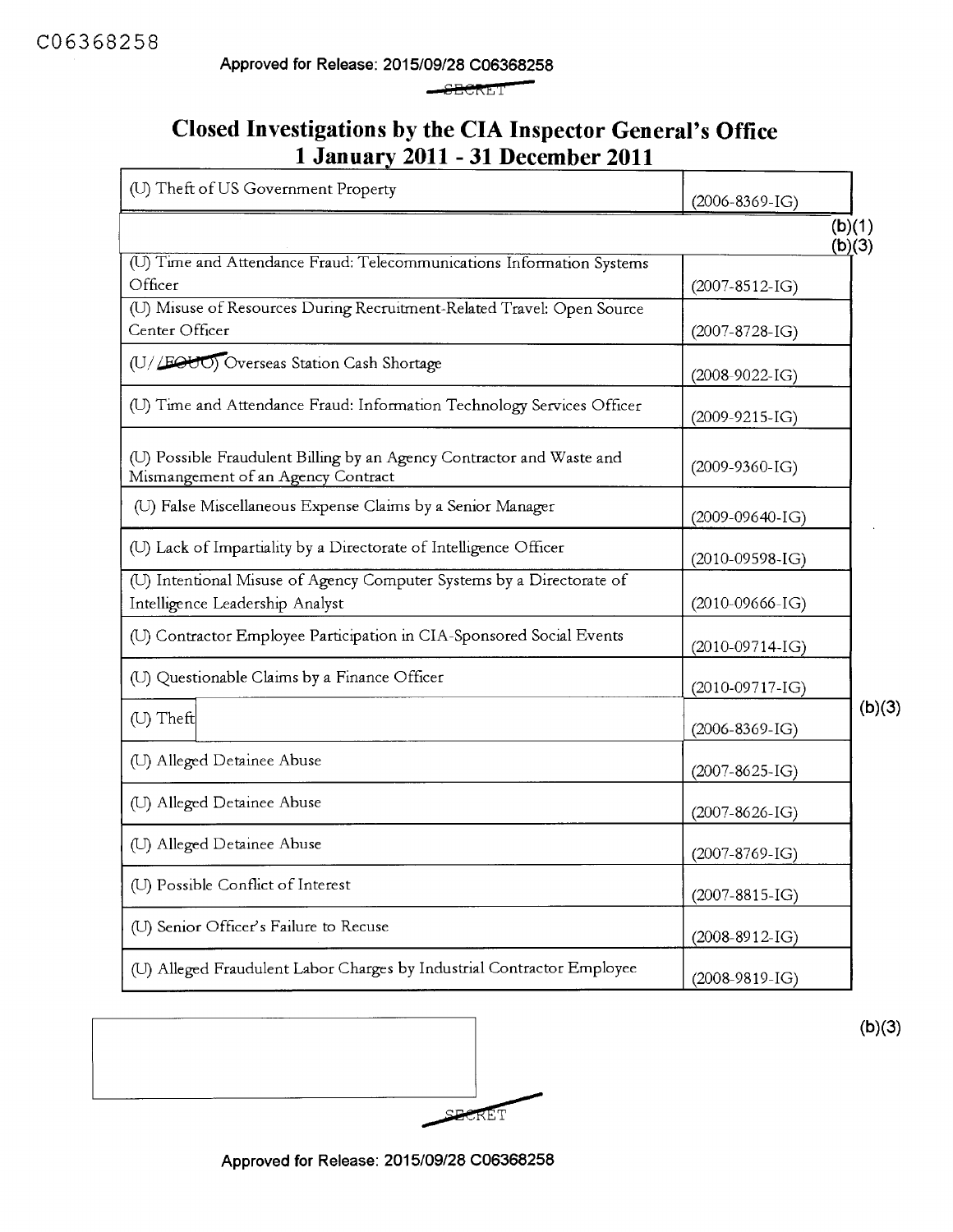**Approved for Release: 2015/09/28 C06368258 09/28 C06368258**<br><del>- SEC</del>RET

| (U) Alleged Conflict of Interest                                                             | $(2009-9303-IG)$                       |
|----------------------------------------------------------------------------------------------|----------------------------------------|
| (U) Allegation of Time and Attendance Fraud                                                  |                                        |
| (U) Alleged Contract Improprieties                                                           | $(2009-9460-IG)$                       |
| (U) Alleged Abuse                                                                            | $(2009-09718-IG)$                      |
| (U) Possible Violation of Post-Employment Restriction                                        | $(2009-10077-IG)$<br>$(2010-09556-IG)$ |
| (U) Potential Wrongdoing in Contract Bid                                                     | $(2010-09580-IG)$                      |
| (U) Alleged Leak of Source Selection Information                                             | $(2010-09614-IG)$                      |
| (U) Possible Ethical Issues With an Agency Contracting Officer's Technical<br>Representative | $(2010-09621-IG)$                      |
| (U) Allegation of Misuse of Government Computer Systems                                      | $(2010-09636-IG)$                      |
| (U) Allegation of Potential Conflict of Interest                                             | $(2010-09664-IG)$                      |
| (2) Fraudulent Charges Associated With                                                       | (b)(1)<br>(b)(3)<br>$(2010-09694-IG)$  |
| (C) Concern With National Clandestine Service Tradecraft Certification<br>Process            | $(2010-09780-IG)$                      |
| (U) Possible Conflict of Interest                                                            | $(2010-09827-IG)$                      |
| (U) Alleged Labor Mischarging                                                                | $(2010-0990-IG)$                       |
| C Alleged Abuse of Procedures for                                                            | (b)(1)<br>(b)(3)<br>$(2010-09922-IG)$  |
| (U//FOUO) Unauthorized Use of Interrogation Measures                                         | $(2010-09930-IG)$                      |
| (U) Allegation of Time and Attendance Abuse by SIS Officer                                   | $(2010-09936-IG)$                      |
| (U) Alleged Organizational Conflict of Interest                                              | $(2010-09952-IG)$                      |
| (U) Alleged Conflict of Interest                                                             | $(2010 - 09967 - IG)$                  |
| (U) Allegation of Time and Attendance Fraud                                                  | $(2010-09969-IG)$                      |
| (U) Alleged Inappropriate Action by a Contractor                                             | $(2010-09971-IG)$                      |
| (U) Alleged Detainee Abuse                                                                   | $(2010-09974-IG)$                      |

 $-BERET$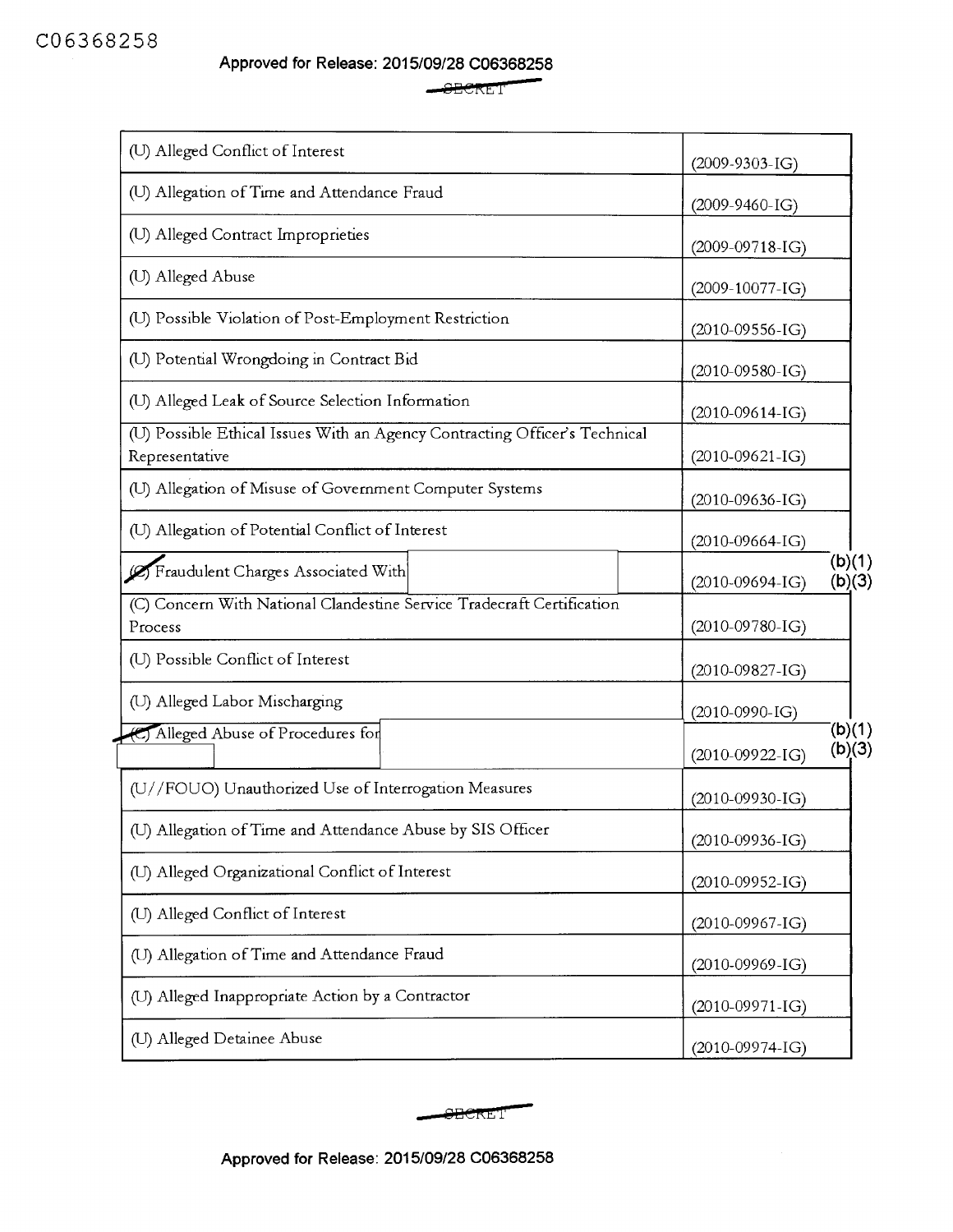SECRET-

| (U) Possible Labor Mischarging                                                                                                               | $(2010-09986-IG)$     |                  |
|----------------------------------------------------------------------------------------------------------------------------------------------|-----------------------|------------------|
| (U) Alleged Detainee Abuse                                                                                                                   | $(2010-10000-IG)$     |                  |
| (U) Alleged Nepotism                                                                                                                         | $(2011 - 10022 - IG)$ |                  |
| (U) Potential Conflict of Interest                                                                                                           | $(2011 - 10053 - IG)$ |                  |
| (U) Alleged Nepotism                                                                                                                         | $(2011-10078-I)$      |                  |
| (U) Alleged Stolen Equipment                                                                                                                 | $(2011 - 10083 - IG)$ |                  |
| Possible Misuse of Agency                                                                                                                    | $(2011 - 10084 - IG)$ | (b)(1)<br>(b)(3) |
| (U) Unaccredited Academic Degree                                                                                                             | $(2011-10157-IG)$     |                  |
| (U) Unaccredited Academic Degree                                                                                                             | $(2011-10164-IG)$     |                  |
| (U) Unaccredited Academic Degree                                                                                                             | $(2011-10167-IG)$     |                  |
| (U) Misappropriation of Funds and Possible False Billing                                                                                     | $(2008-9053-IG)$      |                  |
| (U//FOUO) Misappropriation of Government Property, Misuse of<br>Government-Owned Vehicle, and Time and Attendance Abuse by a DS&T<br>Officer | $(2010-09679-IG)$     |                  |
| (U) Time and Attendance Fraud: Former OGC Attorney                                                                                           | $(2006 - 8317 - IG)$  | (b)(3)<br>(b)(3) |
|                                                                                                                                              |                       | (b)(1)<br>(b)(3) |
| (U) Alleged Detainee Abuse                                                                                                                   | $(2007 - 8518 - IG)$  |                  |
| (U) Possible Fraud in Covert Action Program                                                                                                  | $(2008-09737-IG)$     |                  |
|                                                                                                                                              |                       | (b)(3)           |
| (U) Allegation of Contract Fraud                                                                                                             | $(2009-9474$ IG)      |                  |
|                                                                                                                                              |                       | (b)(3)           |

**CHORET**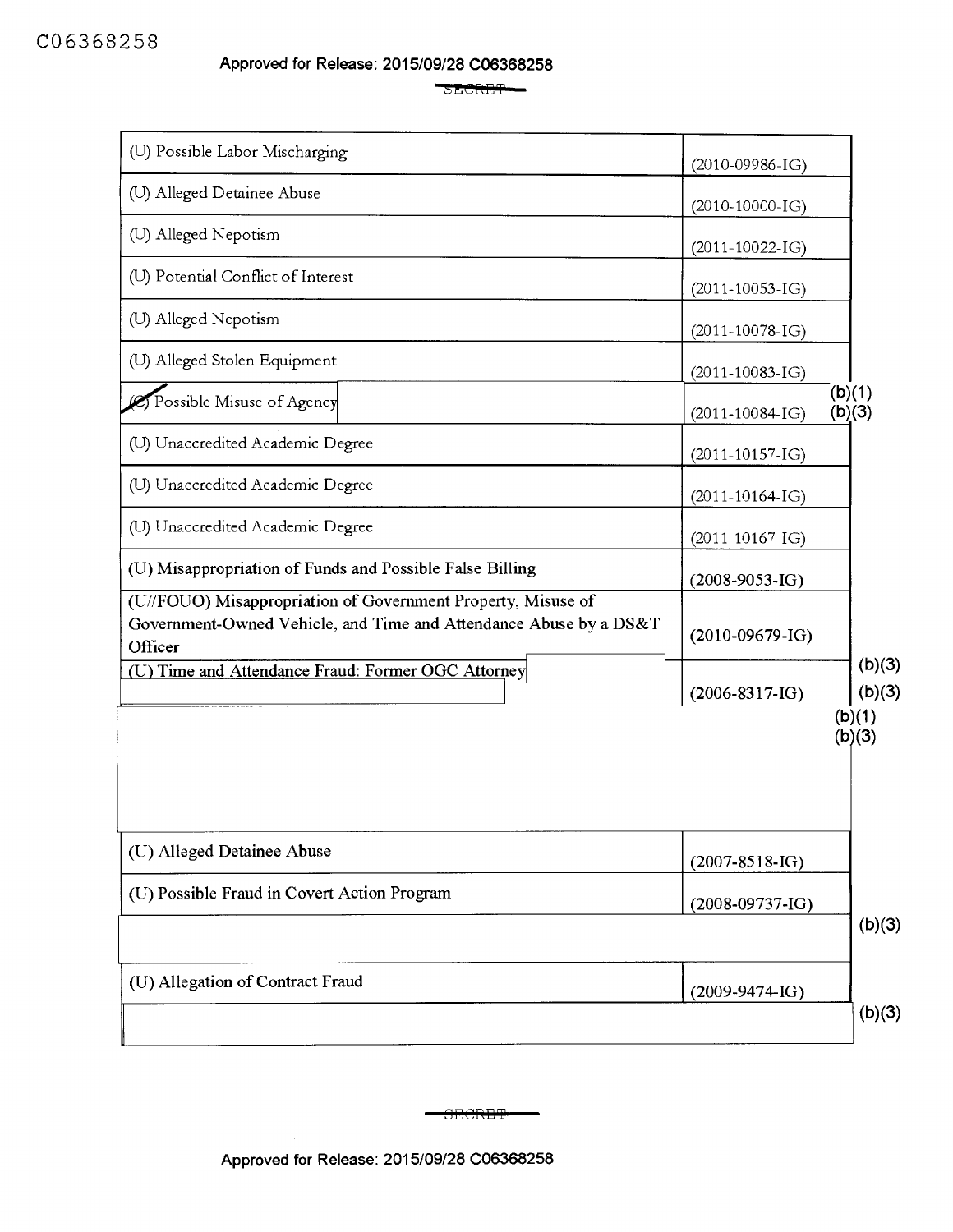Approved for Release: 2015/09/28 C06368258 -

 $-$ SECRET

| (U) Apparent Conflict of Interest in DS&T                                                           | $(2010-09610-I)$                       |                  |
|-----------------------------------------------------------------------------------------------------|----------------------------------------|------------------|
| (U) Alleged Conspiracy to Conceal Documents                                                         |                                        |                  |
| (U) Alleged Assault at a CIA Facility                                                               | $(2010 - 09869 - IG)$                  |                  |
| (U) Alleged Sexual Assault at a CIA Facility                                                        | $(2010-09892-IG)$<br>$(2010-09949-IG)$ |                  |
| (U) Alleged Violations Concerning Inherently Governmental Functions                                 | $(2010-09978-IG)$                      |                  |
| (U) Breach of Contract Allegation                                                                   | $(2010-09982-IG)$                      |                  |
| (U) Alleged Improprieties in Sole Source Contract                                                   | $(2010-10005-IG)$                      |                  |
| (U) Labor Mischarging                                                                               | $(2011-10029-IG)$                      |                  |
| (U) Allegations of Contract Mischarging and Inappropriate Contractor<br>Relationships               | $(2011-10039-IG)$                      |                  |
| (U) Possible Nepotism in a CIA Office                                                               | $(2011 - 10078 - I)$                   |                  |
| (U) Allegations of Reprisals                                                                        | $(2011-10079-IG)$                      |                  |
| (U) Possible Unauthorized Intelligence Collection by Directorate of<br><b>Intelligence Officers</b> | $(2011-10082-IG)$                      |                  |
| (S) Alleged Stolen Government Equipment                                                             | $(2011-10083-IG)$                      | (b)(1)<br>(b)(3) |
| (U) Nonaccredited Degree: Adjudicator                                                               | $(2011-10152-IG)$                      |                  |
| (U) Nonaccredited Degree: Project Manager                                                           | $(2011-10154-IG)$                      |                  |
| (U) Nonaccredited Degree: Logistics Officer                                                         | $(2011-10158-IG)$                      |                  |
| (U) Nonaccredited Degree: Project Manager                                                           | $(2011-10161-IG)$                      |                  |
| (U//EOUO) Nonaccredited Degree: Global Response Staff Officer                                       | $(2011-10162-IG)$                      |                  |
| (U/EQUO) Nonaccredited Degree: Telecommunications Information<br><b>Systems Officer</b>             | $(2011-10166-IG)$                      |                  |
| (U/EQUO) Nonaccredited Degree: Technical Intelligence Officer                                       | $(2011-10167-IG)$                      |                  |
| (U) Allegation of Preferential Treatment Derived from Improper<br>Relationship                      | $(2011-10293-IG)$                      |                  |
| (U) Possible Conflict of Interest by Former Contracting Officer                                     | $(2011-10311-IG)$                      |                  |

SEGRET